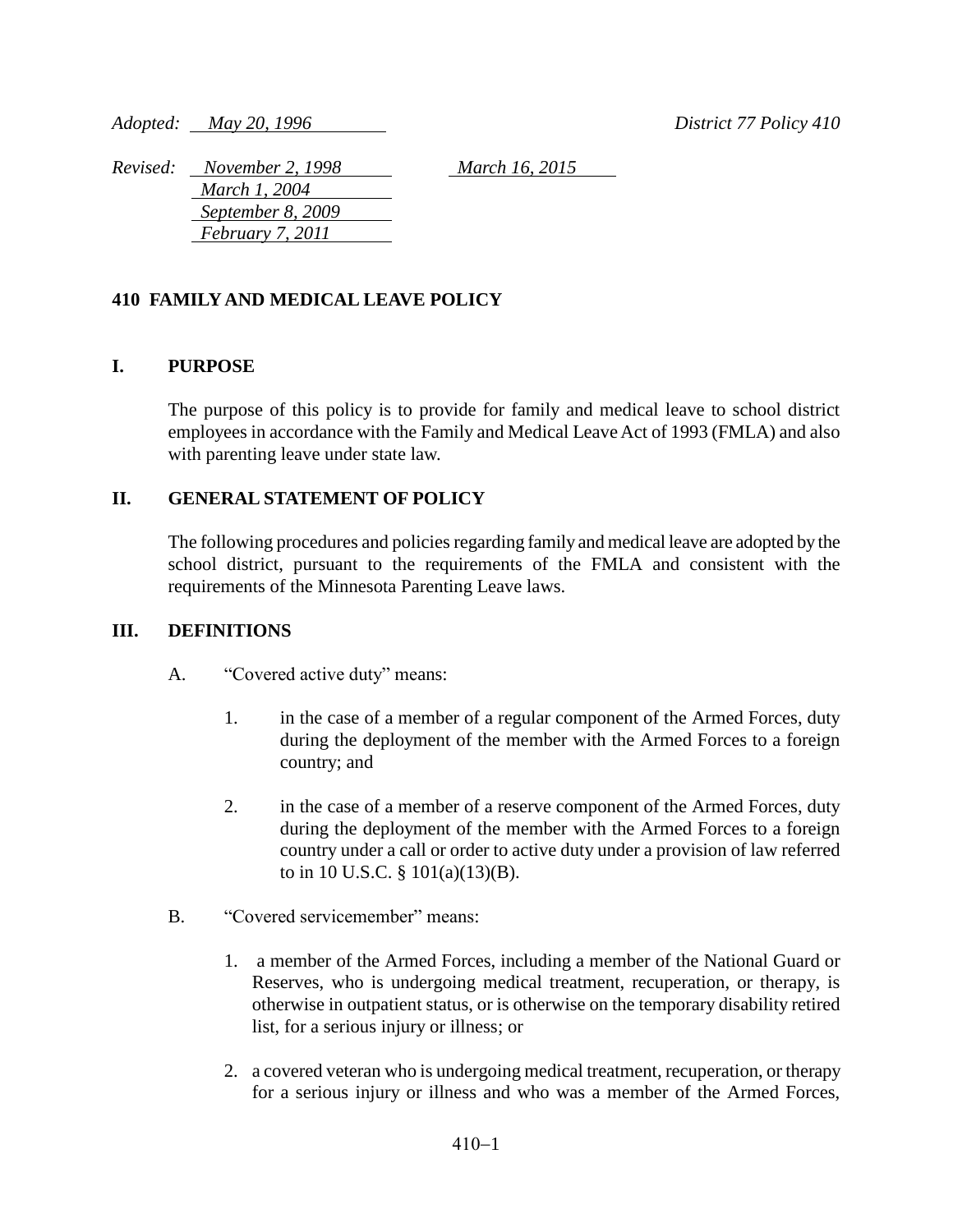including a member of the National Guard or Reserves, and was discharged or released under conditions other than dishonorable, at any time during the period of five years preceding the first date the eligible employee takes FMLA leave to care for the covered veteran.

- C. "Eligible employee" means an employee who has been employed by the school district for a total of at least 12 months and who has been employed for at least 1,250 hours of service during the 12-month period immediately preceding the commencement of the leave. An employee returning from fulfilling his or her Uniformed Services Employment and Reemployment Rights Act (USERRA) covered service obligation shall be credited with the hours or service that would have been performed but for the period of absence from work due to or necessitated by USERRA-covered service. In determining whether the employee met the hours of service requirement, and to determine the hours that would have been worked during the period of absence from work due to or necessitated by USERRA-covered service, the employee's pre-service work schedule can generally be used for calculations. While the 12 months of employment need not be consecutive, employment periods prior to a break in service of seven years or more may not be counted unless the break is occasioned by the employee's fulfillment of his or her USERRA-covered service obligation or a written agreement, including a collective bargaining agreement, exists concerning the school district's intention to rehire the employee after the break in service.
- D. "Military caregiver leave" means leave taken to care for a covered servicemember with a serious injury or illness.
- E. "Next of kin of a covered servicemember" means the nearest blood relative other than the covered servicemember's spouse, parent, son, or daughter, in the following order of priority: blood relatives who have been granted legal custody of the covered servicemember by court decree or statutory provisions, brothers and sisters, grandparents, aunts and uncles, and first cousins, unless the covered servicemember has specifically designated in writing another blood relative as his or her nearest blood relative for purposes of military caregiver leave under the FMLA. When no such designation is made and there are multiple family members with the same level of relationship to the covered servicemember, all such family members shall be considered the covered servicemember's next of kin, and the employee may take FMLA leave to provide care to the covered servicemember, either consecutively or simultaneously. When such designation has been made, the designated individual shall be deemed to be the covered servicemember's only next of kin.
- F. "Outpatient status" means, with respect to a covered servicemember who is a current member of the Armed Forces, the status of a member of the Armed Forces assigned to:
	- 1. a military medical treatment facility as an outpatient; or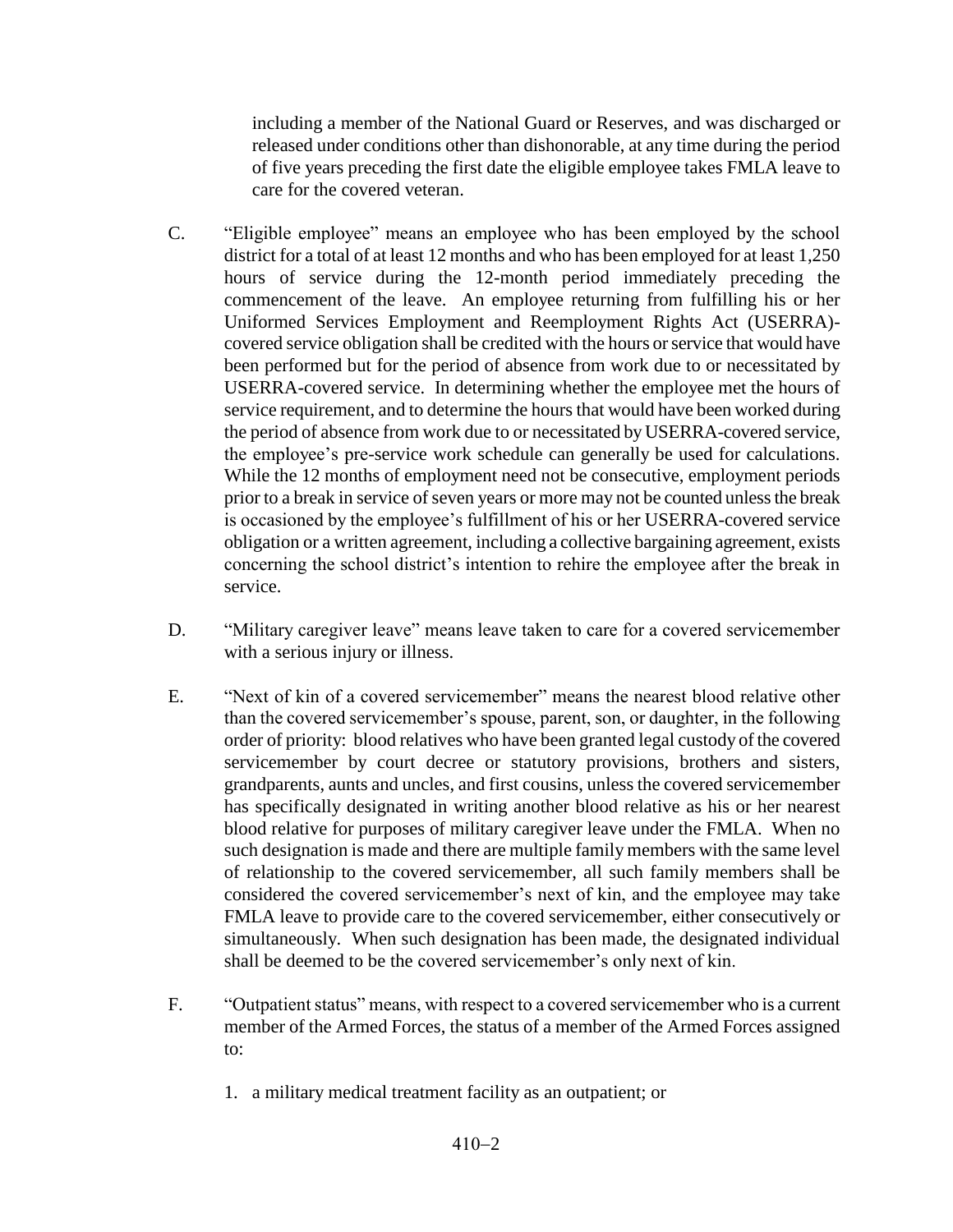- 2. a unit established for the purpose of providing command and control of members of the Armed Forces receiving care as outpatients.
- G. "Qualifying exigency" means a situation where the eligible employee seeks leave for one or more of the following reasons:
	- 1. to address any issues that arise from a short-notice deployment (seven calendar days or less) of a covered military member;
	- 2. to attend military events and related activities of a covered military member;
	- 3. to address issues related to childcare and school activities of a covered military member's child;
	- 4. to address financial and legal arrangements for a covered military member;
	- 5. to attend counseling provided by someone other than a health care provider for oneself, a covered military member, or his/her child;
	- 6. to spend up to 15 calendar days with a covered military member who is on short-term, temporary rest and recuperation leave during a period of deployment;
	- 7. to attend post-deployment activities related to a covered military member;
	- 8. to address parental care needs; and
	- 9. to address other events related to a covered military member that both the employee and school district agree is a qualifying exigency.
- H. "Serious health condition" means an illness, injury, impairment, or physical or mental condition that involves:
	- 1. inpatient care in a hospital, hospice, or residential medical care facility; or
	- 2. continuing treatment by a health care provider.
- I. "Veteran" has the meaning given in 38 U.S.C. § 101.

## **IV. LEAVE ENTITLEMENT**

A. Twelve-week Leave under Federal Law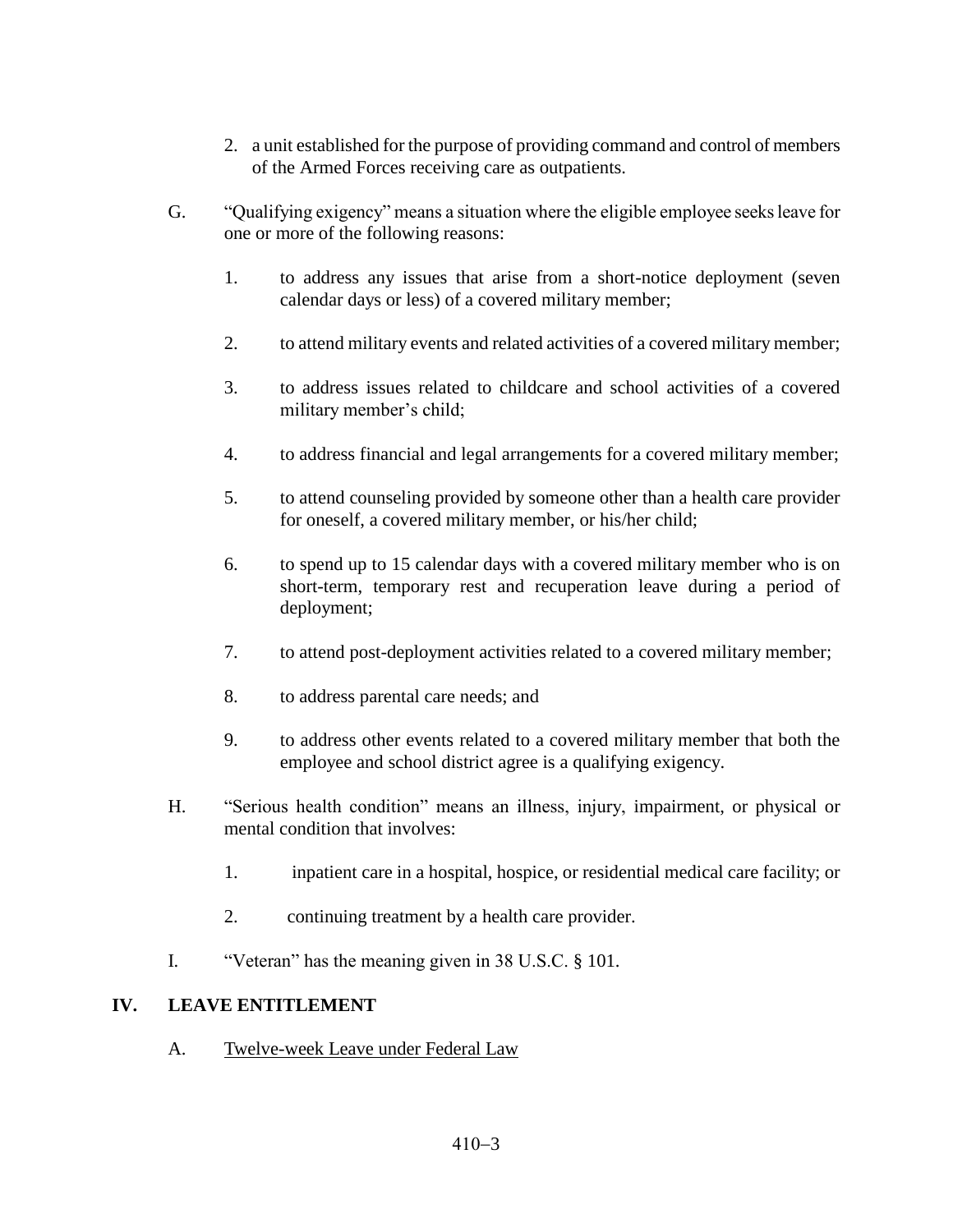- 1. Regular full-time and part-time employees who have been employed by the school district for at least 12 months and have worked at least 1,250 hours during the 12-month period immediately preceding the commencement of the leave are entitled to a total of 12 work weeks of unpaid family or medical leave during the applicable 12-month period as defined below, plus any additional leave as required by law. Leave may be taken for one or more of the following reasons in accordance with applicable law:
	- a. birth of the employee's child and to care for such child;
	- b. placement of an adopted or foster child with the employee;
	- c. to care for the employee's spouse, son, daughter, or parent with a serious health condition;
	- d. the employee's serious health condition makes the employee unable to perform the functions of the employee's job; and/or
	- e. any qualifying exigency arising from the employee's spouse, son, daughter, or parent being on covered active duty, or notified of an impending call or order to covered active duty in the Armed Forces.
- 2. For the purposes of this policy, the 12-month period shall be the District's fiscal year from July 1 through June 30.
- 3. An employee's entitlement to FMLA leave for the birth, adoption, or foster care of a child expires at the end of the 12-month period beginning on the date of the birth or placement.
- 4. A "serious health condition" typically requires either inpatient care or continuing treatment by or under the supervision of a health care provider, as defined by applicable law. Family and medical leave generally is not intended to cover short term conditions for which treatment and recovery are very brief.
- 5. A "serious injury or illness," in the case of a member of the Armed Forces, including a member of the National Guard or Reserves, means:
	- a. injury or illness that was incurred by the member in the line of duty on active duty in the Armed Forces (or that existed before the beginning of the member's active duty and was aggravated by service in the line of duty on active duty in the Armed Forces) and that may render the member medially unfit to perform the duties of the member's office, grade, rank, or rating; and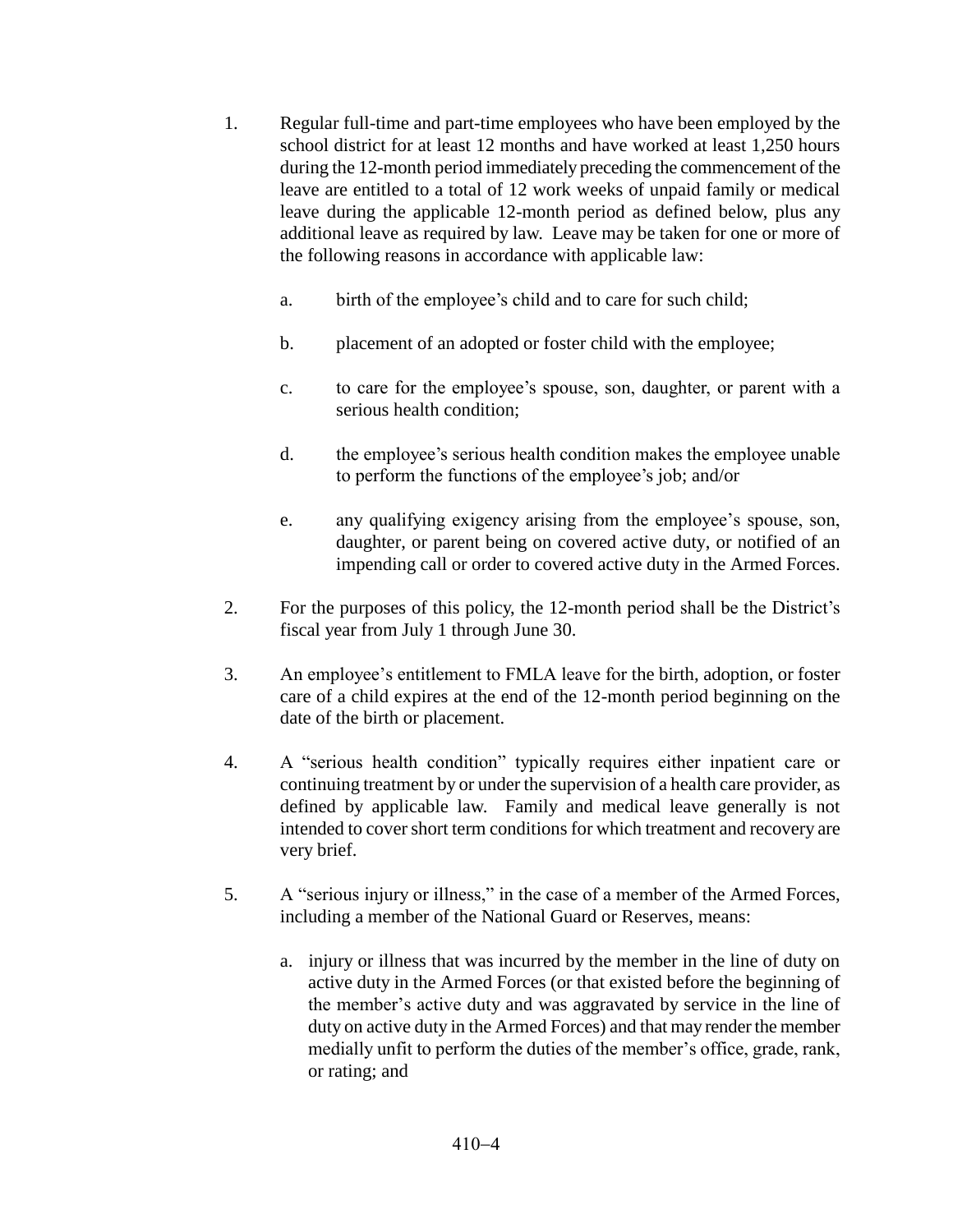- b. in the case of a covered veteran who was a member of the Armed Forces, including a member of the National Guard or Reserves, at any time, during the period of five years preceding the date on which the veteran undergoes the medical treatment, recuperation, or therapy, means a qualifying injury or illness that was incurred by the member in the line of duty on active duty in the Armed Forces (or that existed before the beginning of the member's active duty and was aggravated by service in the line of duty in the Armed Forces) and that manifested itself before or after the member became a veteran, and is:
	- (i) a continuation of a serious injury or illness that was incurred or aggravated when the covered veteran was a member of the Armed Forces and rendered the servicemember unable to perform the duties of the servicemember's office, grade, rank, or rating; or
	- (ii) a physical or mental condition for which the covered veteran has received a U.S. Department of Veterans Affairs Service-Related Disability (VASRD) rating of 50 percent or greater and such VASRD rating is based, in whole or in part, on the condition precipitating the need for military caregiver leave; or
	- (iii) a physical or mental condition that substantially impairs the covered veteran's ability to secure or follow a substantially gainful occupation by reason of a disability or disabilities related to military service, or would do so absent treatment; or
	- (iv) an injury, including a psychological injury, on the basis of which the covered veteran has been enrolled in the Department of Veterans Affairs Program of Comprehensive Assistance for Family Caregivers.
- 6. Eligible spouses employed by the school district are limited to an aggregate of 12 weeks of leave during any 12-month period for the birth and care of a newborn child or adoption of a child, the placement of a child for foster care or to care for a parent. This limitation for spouses employed by the school district does not apply to leave taken: by one spouse to care for the other spouse who is seriously ill; to care for a child with a serious health condition; because of the employee's own serious health condition; or pursuant to Paragraph IV.A.1.e. above.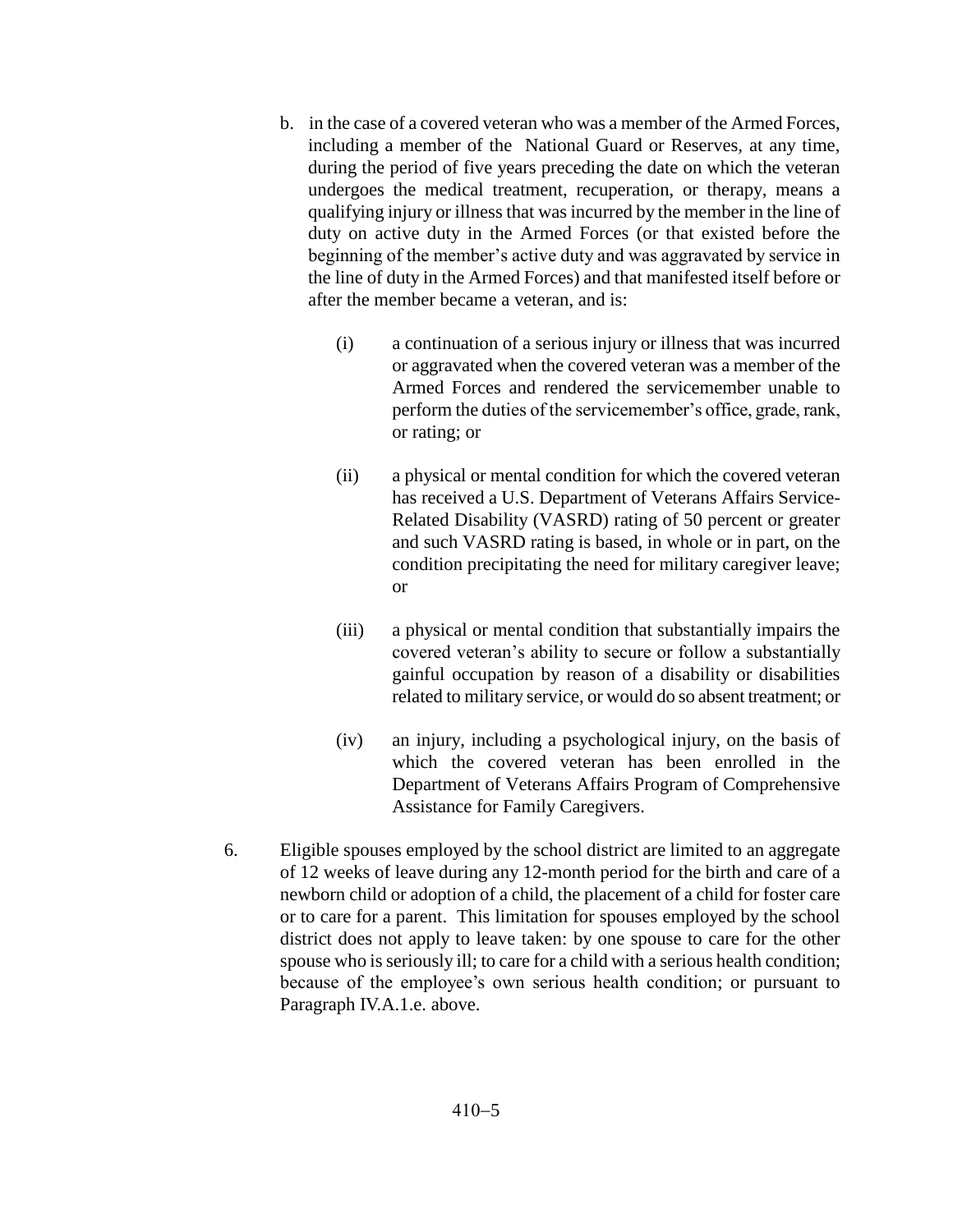- 7. Depending on the type of leave, intermittent or reduced schedule leave may be granted in the discretion of the school district or when medically necessary. However, part-time employees are only eligible for a pro-rata portion of leave to be used on an intermittent or reduced schedule basis, based on their average hours worked per week. Where an intermittent or reduced schedule leave is foreseeable based on planned medical treatment, the school district may transfer the employee temporarily to an available alternative position for which the employee is qualified and which better accommodates recurring periods of leave than does the employee's regular position, and which has equivalent pay and benefits.
- 8. If an employee requests a leave for the serious health condition of the employee or the employee's spouse, child or parent, the employee will be required to submit sufficient medical certification. In such a case, the employee must submit the medical certification within 15 days from the date of the request or as soon as practicable under the circumstances.
- 9. If the school district has reason to doubt the validity of a health care provider's certification, it may require a second opinion at the school district's expense. If the opinions of the first and second health care providers differ, the school district may require certification from a third health care provider at the school district's expense. An employee may also be required to present a certification from a health care provider indicating that the employee is able to return to work.
- 10. Requests for leave shall be made to the school district. When leave relates to an employee's spouse, son, daughter, parent, or covered servicemember being on covered active duty, or notified of an impending call or order to covered active duty pursuant to Paragraph IV.A.1.e. above, and such leave is foreseeable, the employee shall provide reasonable and practical notice to the school district of the need for leave. For all other leaves, employees must give 30 days written notice of a leave of absence where practicable. The failure to provide the required notice may result in a delay of the requested leave. Employees are expected to make a reasonable effort to schedule leaves resulting from planned medical treatment so as not to disrupt unduly the operations of the school district, subject to and in coordination with the health care provider.
- 11. The school district may require that a request for leave under Paragraph IV.A.1.e. above be supported by a copy of the covered military member's active duty orders or other documentation issued by the military indicating active duty or a call to active duty status and the dates of active duty service. In addition, the school district may require the employee to provide sufficient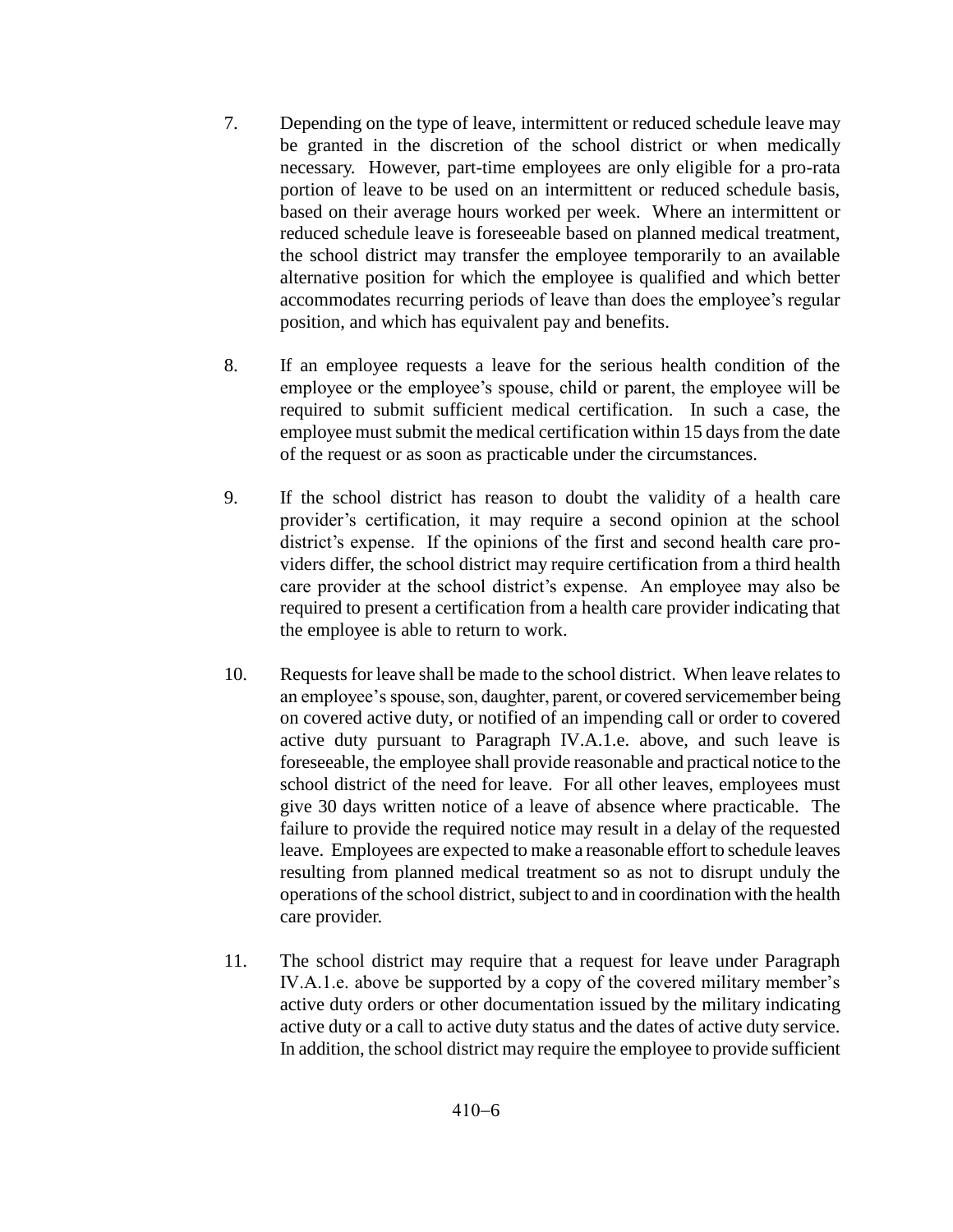certification supporting the qualifying exigency for which leave is requested.

- 12. During the period of a leave permitted under this policy the school district will provide health insurance under its group health plan under the same conditions coverage would have been provided had the employee not taken the leave. The employee will be responsible for payment of the employee contribution to continue group health insurance coverage during the leave. An employee's failure to make necessary and timely contributions may result in termination of coverage. An employee who does not return to work after the leave may be required, in some situations, to reimburse the school district for the cost of the health plan premiums paid by it.
- 13. The school district may request or require the employee to substitute accrued paid leave for any part of the 12-week period. Employees may be allowed to substitute paid leave for unpaid leave by meeting the requirements set out in the administrative directives and guidelines established for the implementation of this policy, if any. Employees eligible for leave must comply with the family and medical leave directives and guidelines prior to starting leave. The superintendent shall be responsible to develop directives and guidelines as necessary to implement this policy. Such directives and guidelines shall be submitted to the school board for annual review.

The school district shall comply with written notice requirements as set forth in federal regulations.

14. Employees returning from a leave permitted under this policy are eligible for reinstatement in the same or an equivalent position as provided by law. However, the employee has no greater right to reinstatement or to other benefits and conditions of employment than if the employee had been continuously employed during the leave.

## B. Twelve-week Leave under State Law

An employee who does not qualify for parenting leave under Paragraphs IV.A.1.a. or IV.A.1.b. above may qualify for a 12-week unpaid leave which is available to a biological or adoptive parent in conjunction with the birth or adoption of a child, or to a female employee for prenatal care or incapacity due to pregnancy, childbirth, or related health conditions. The length of the leave shall be determined by the employee but must not exceed 12 weeks unless agreed by the employer. The employee may qualify if he or she has worked for the school district for at least 12 months and has worked an average number of hours per week equal to one-half of the full time equivalent during the 12-month period immediately preceding the leave. This leave is separate and exclusive of the family and medical leave described in the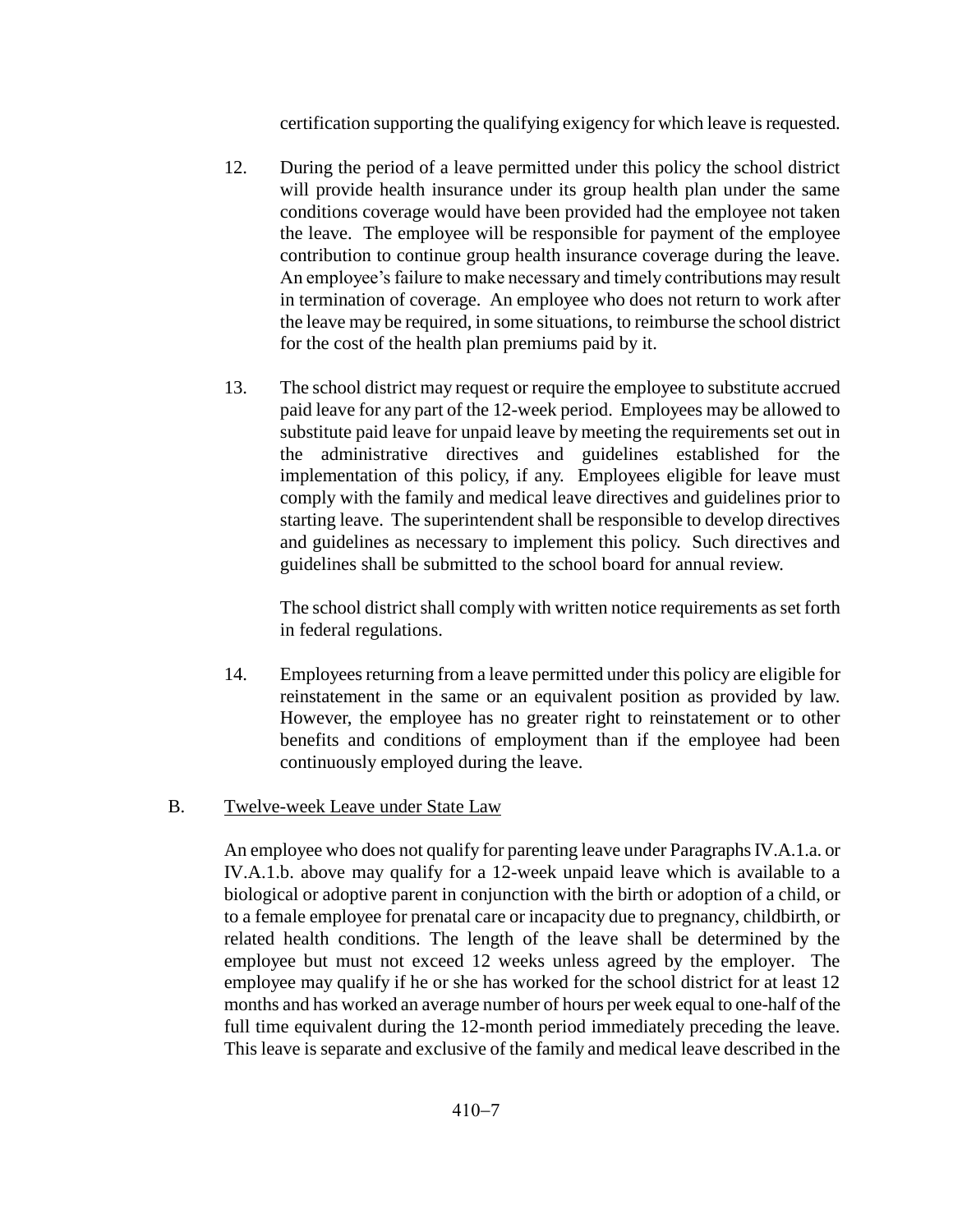preceding paragraphs but may be reduced by any period of paid parental, disability, personal, or medical, or sick leave, or accrued vacation provided by the employer so that the total leave does not exceed 12 weeks, unless agreed by the employer, or leave taken for the same purpose under the FMLA. The leave taken under this section shall begin at a time requested by the employee. An employee who plans to take leave under this section must give the employer reasonable notice of the date the leave shall commence and the estimated duration of the leave. For leave taken by a biological or adoptive parent in conjunction with the birth or adoption of a child, the leave must begin within 12 months of the birth or adoption; except that, in the case where the child must remain in the hospital longer than the mother, the leave must begin within 12 months after the child leaves the hospital.

- C. Twenty-six-week Servicemember Family Military Leave
	- 1. An eligible employee who is the spouse, son, daughter, parent, or next of kin of a covered servicemember shall be entitled to a total of 26 work weeks of leave during a 12-month period to care for the servicemember. The leave described in this paragraph shall only be available only during a single 12month period. For purposes of this leave, the need to care for a servicemember includes both physical and psychological care.
	- 2. During a single 12-month period, an employee shall be entitled to a combined total of 26 work weeks of leave under Paragraphs IV.A. and IV.C. above.
	- 3. The 12-month period referred to in this section begins on the first day the eligible employee takes leave to care for a covered servicemember and ends 12 months after that date.
	- 4. Eligible spouses employed by the school district are limited to an aggregate of 26 weeks of leave during any 12-month period if leave is taken for birth of the employee's child or to care for the child after birth; for placement of a child with the employee for adoption or foster care or to care for the child after placement; to care for the employee's parent with a serious health condition; or to care for a covered servicemember with a serious injury or illness.
	- 5. The school district may request or require the employee to substitute accrued paid leave for any part of the 26-week period. Employees may be allowed to substitute paid leave for unpaid leave by meeting the requirements set out in the administrative directives and guidelines established for the implementation of this policy, if any. Employees eligible for leave must comply with the family and medical leave directives and guidelines prior to starting leave.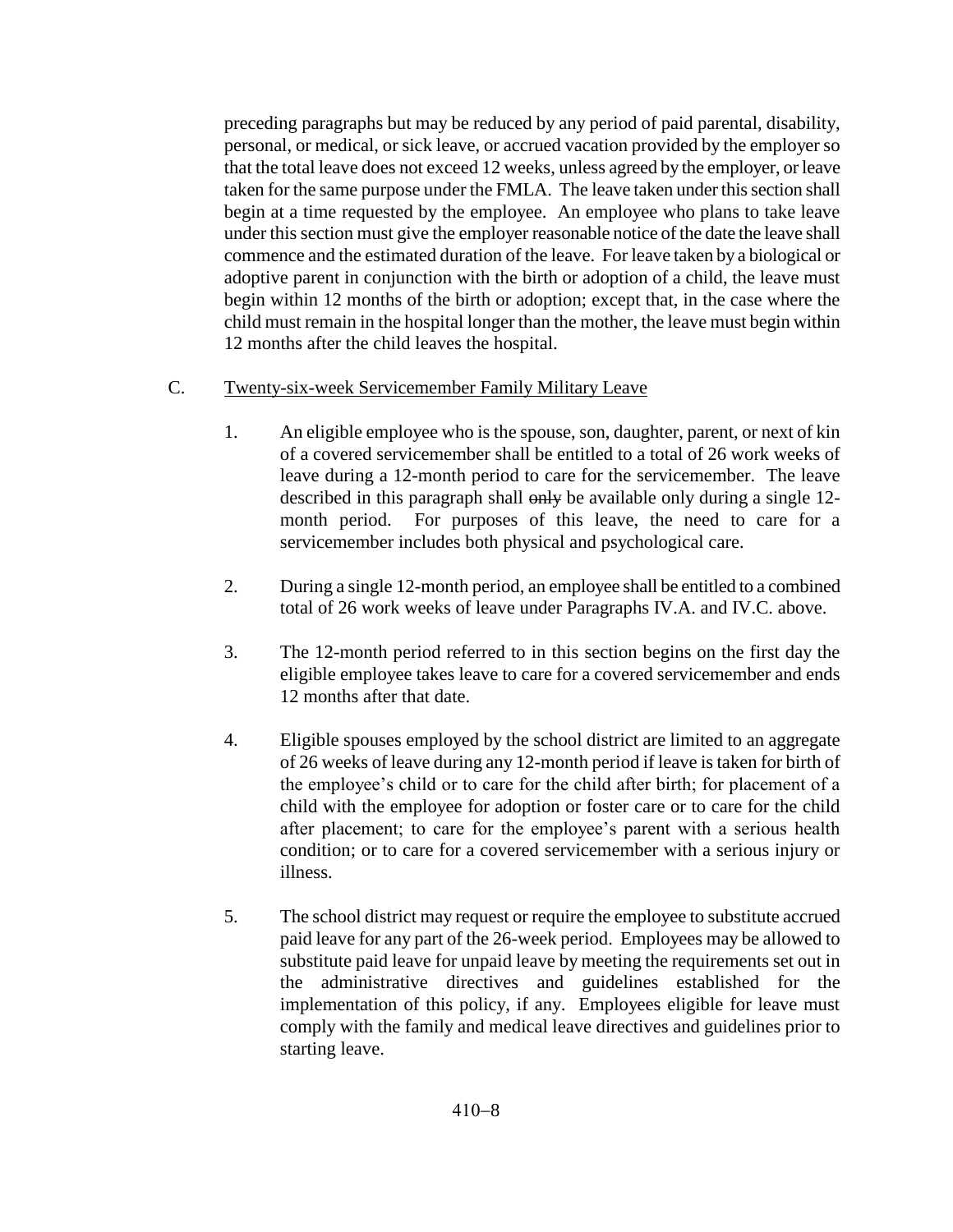- 6. An employee will be required to submit sufficient medical certification issued by the health care provider of the covered servicemember and other information in support of requested leave and eligibility for such leave under this section within 15 days from the date of the request or as soon as practicable under the circumstances.
- 7. The provisions of Paragraphs IV.A.7., IV.A.10., IV.A.12., IV.A.13., and IV.A.14. above shall apply to leaves under this section.

# **V. SPECIAL RULES FOR INSTRUCTIONAL EMPLOYEES.**

- A. An instructional employee is one whose principal function is to teach and instruct students in a class, a small group, or an individual setting. This includes, but is not limited to, teachers, coaches, driver's education instructors, and special education assistants.
- B. Instructional employees who request foreseeable medically necessary intermittent or reduced work schedule leave greater than twenty percent of the work days in the leave period may be required to:
	- 1. take leave for the entire period or periods of the planned medical treatment; or
	- 2. move to an available alternative position for which the employee is qualified, and which provides equivalent pay and benefits, but not necessarily equivalent duties.
- C. Instructional employees who request continuous leave near the end of a semester may be required to extend the leave through the end of the semester. The number of weeks remaining before the end of a semester does not include scheduled school breaks, such as summer, winter, or spring break.
	- 1. If an instructional employee begins leave for any purpose more than five weeks before the end of a semester and it is likely the leave will last at least three weeks, the school district may require that the leave be continued until the end of the semester.
	- 2. If the employee begins leave for a purpose other than the employee's own serious health condition during the last five weeks of a semester, the school district may require that the leave be continued until the end of the semester if the leave will last more than two weeks or if the employee's return from leave would occur during the last two weeks of the semester.